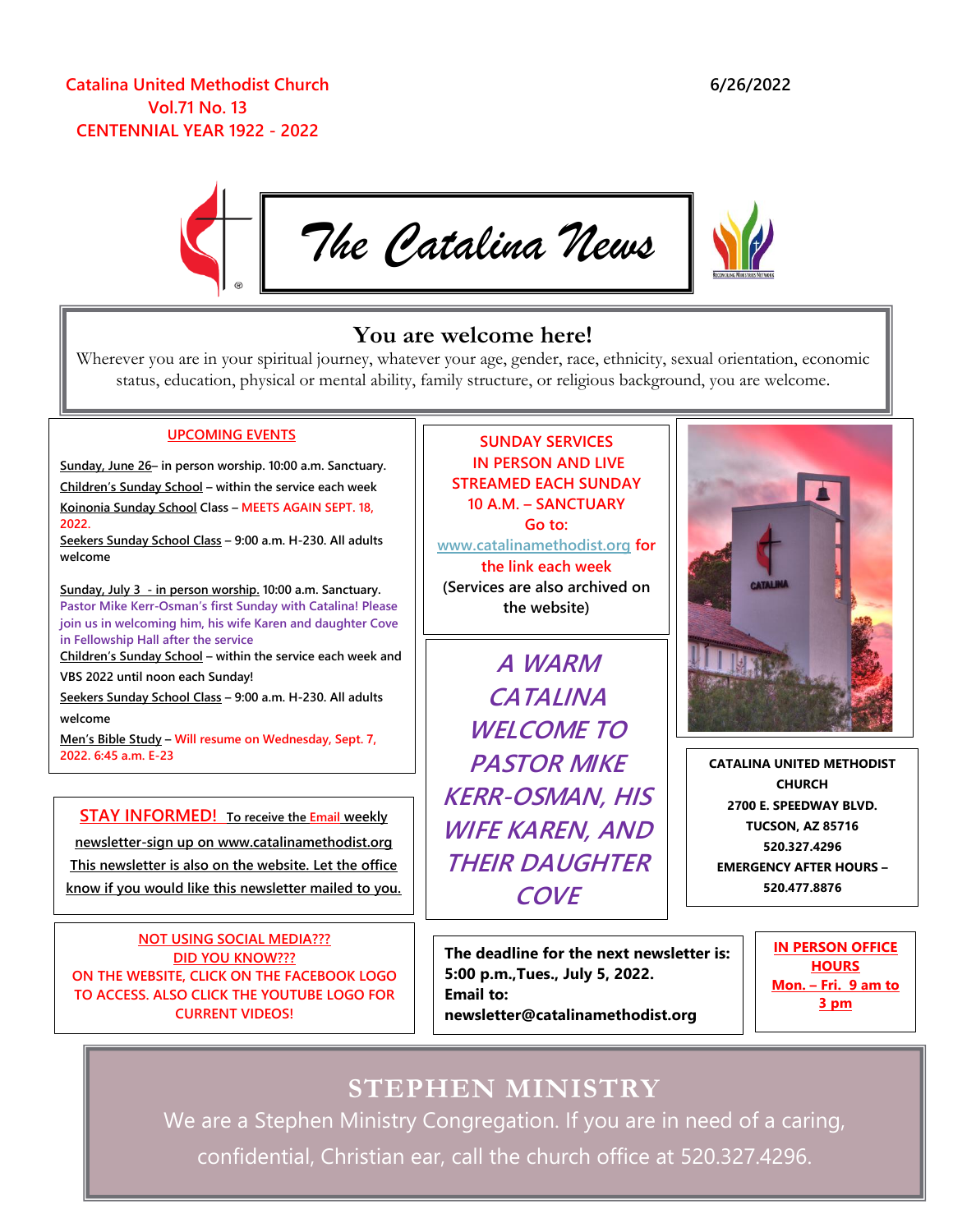*Please include the following persons during your prayer time:*

**Susie Hathaway – health issues.**

**Diane Lopes - asks for prayers and/or visits – she is in Haven Health of Saguaro Valley-6651 E Carondelet Dr. Rm. 314-A (Call first 520-296-6100 for instructions for visitation) Catalina High School staff, administration and students- for the new principal, Norma Gonzales, for leadership. Daniel Baxter – has just been diagnosed with cancer. Please pray for Daniel and his medical team. Sandy Whipple – healing prayers Michele Frederick - prayers for continued healing with strength to overcome the need for kidney dialysis. Melissa Hall, former principal of Catalina High School - for her health and recovery. Ann Mitchell, Marti Bowdens's sister – pray for improved health, doctors' wisdom, and the family. Dan Richards, husband of Kathy, needs prayers for recovery Rick Halferty – prayers for heart specialists for discernment and treatment Prayers for the Ukrainians and for people who have family and relatives in Ukraine. Barbara Escobar is undergoing cancer treatment, prayers for her healing, treatments, and medical team expertise Trevor Anthony Chilcote's father's brain surgery recovery. Jeanne Manning's hand surgery recovery. Pastor Melissa Rynders and Pastor Mike Kerr-Osman as they transition to their new appointments. Prayers for the all the senseless loss of life due to continued gun violence. Pray for change! Pastor Matt – speedy recovery from Covid**

**If you would like to add a prayer request to the list, please call the church office: 520.327.4296 or email: [newsletter@catalinamethodist.org](mailto:newsletter@catalinamethodist.org) Also - if you would like a prayer request removed, please let us know**

#### **STAN AND RUTH BROWN SAY "HI" TO ALL - FROM PRESCOTT, AZ By Judy Wingert**

**Doug and I had the opportunity to visit with Stan and Ruthie a few weeks ago up in Prescott, AZ. Stan was our pastor at Catalina from June 1971 to June 1991, fully half of his pastoral career. They are in their 90's and look and feel wonderful! We gave them the print of**  *Catalina Centennial***, by Diana Madaras and the other related Centennial items. We had a great stroll down memory lane…**



# **BIBLICAL HUMOR**





**The new arrivals are missing their phones** 

**and tablets we think!**

tithes  $\triangle$  offering

Worship the Lord in Giving

**GIVING ONLINE:** Click "GIVE" button at catalinamethodist.org and follow the instructions to register and make single or recurring donations.

**TEXT GIVING:** Text a dollar amount including \$ sign (e.g., \$50) to 520-441-8592 and follow texted instructions to register. After registration, simply text the amount (e.g., \$50) to make additional donations. You will receive an e-receipt.

**IN PERSON EACH SUNDAY AT 10:00 IN THE SANCTUARY**

**BY MAIL: 2700 E. Speedway, Tucson, AZ 85716**

THE ORIGINAL ROCK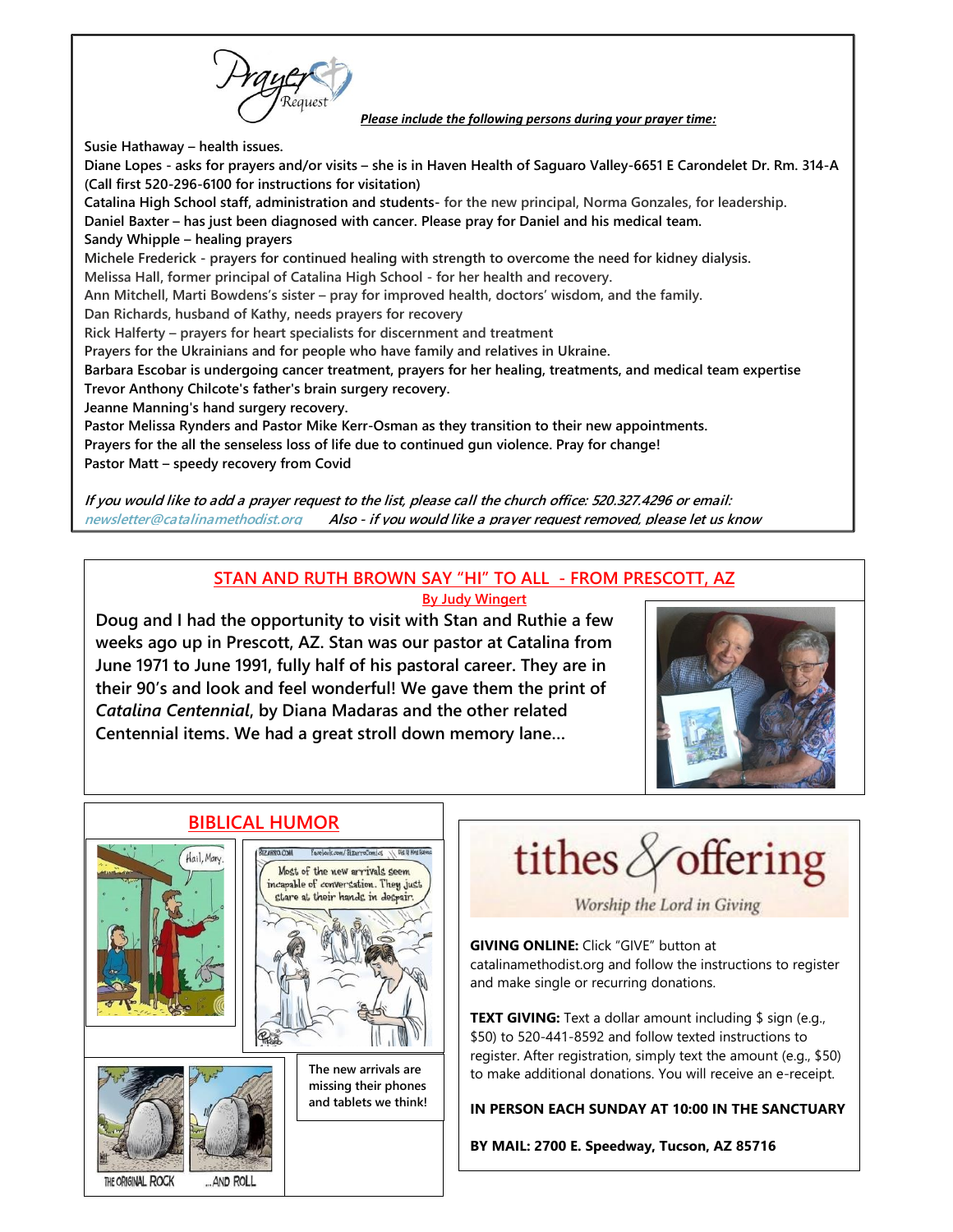# MINISTRY UPDATES

#### **Missions/Church and Society by Doug Wingert**

**Primavera Men's Shelter – Catalina men, we need some more volunteers for the 4th Saturday of each month. This mission experience will give you a feeling of satisfaction that comes from serving others; . . . a feeling that may be as good as the feeling the Primavera residents have after eating one of our famous dinners! Any man, (or young man over the age of 12), that is vaccinated and can stand and work in a kitchen for 3 or 4 hours on a Saturday afternoon is encouraged to volunteer. Just let the church office know if you are interested. We need you.**

**Casa Maria Soup Kitchen – Our next opportunity to cook and serve a tasty taco salad bowl for the homeless and hungry at Casa Maria will be on Saturday, July 30th. Who wants to help? This is a co-ed opportunity to serve, but you must be vaccinated, masked, gloved, at least 12 years old and able to stand in a very small kitchen for a about 3 hours. If interested, contact Doug Wingert at 520-909-1549. There will be at least three more future Casa Maria dates in 2022.**

**The TIHAN Poz Café – Every year, Catalina provides a cooking and serving team for the Tucson Interfaith HIV-AIDS Network (TIHAN) as they prepare their August Poz Café event. During the height of the pandemic, we could only supply groceries, sundries, and raffle items. However, it looks like we might be able to cook and serve this coming August, unless Covid-19 becomes a greater problem. Stand by for more details.**

**Catalina Snack Packs – We are still distributing about 25 snack packs and bottled water each week for the homeless and hungry folks in our church neighborhood. Thank you to the several volunteers who shop and pack snacks for this outreach.**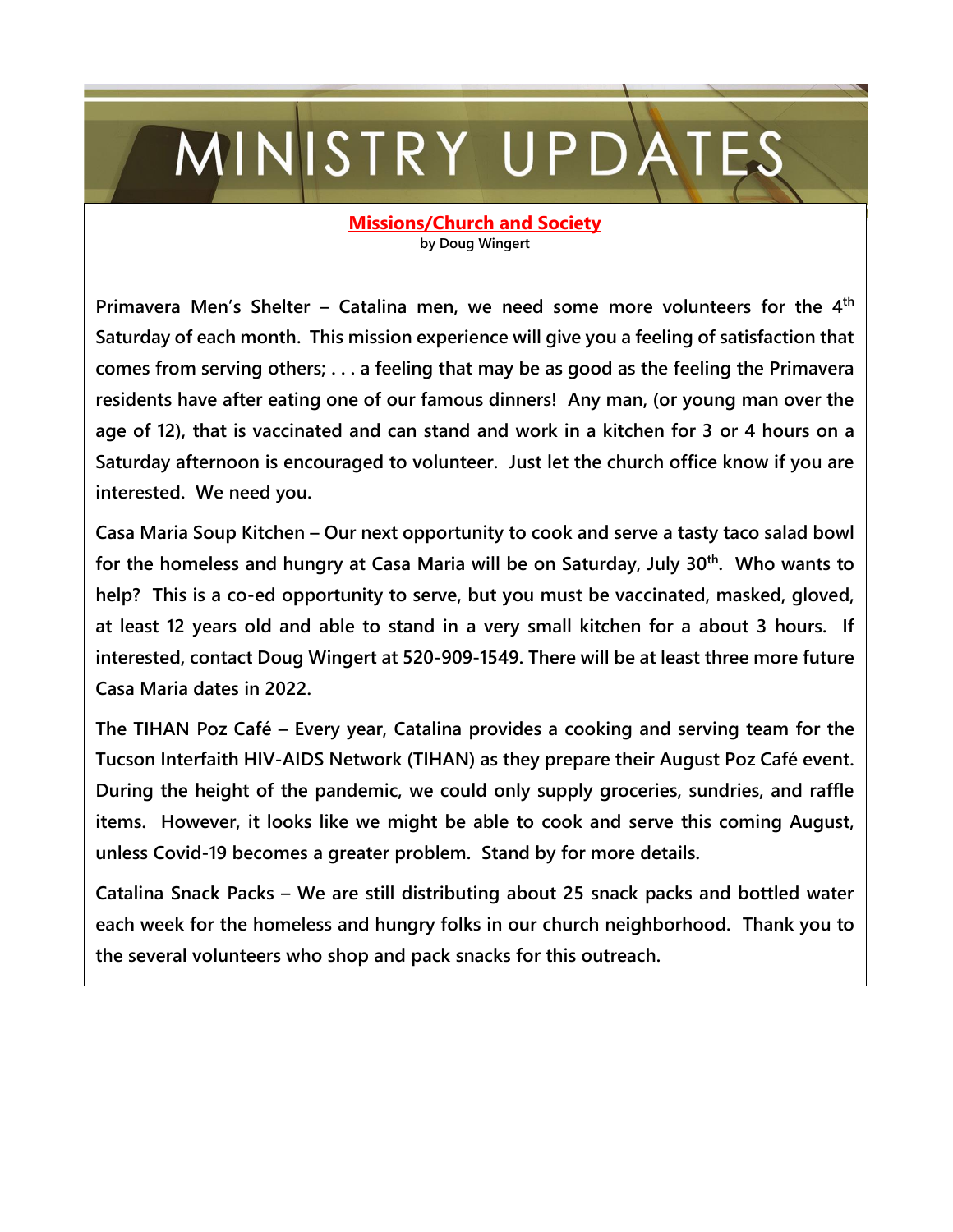

**Hello Catalina,**

**The Day School had our Pre-K Graduation on May 12th in the Pine Tree Patio: we had twenty-three students graduate and out of those students, three will be returning to Catalina and twenty students will be heading off to kindergarten. Thirteen of the graduates have been at Catalina since they were toddlers. They will be missed!**

**We jumped into the summer with our Summer Camp School-age Program starting after Memorial Day. On Wednesday, June 15th, the Reid Park Zoo visited our Summer Camp School-age Program to talk to them about animal habitats and how different animals find different ways to survive in their specific habitat. The focus was on the rainforest, grasslands, and desert habitats. They brought us a Madagascar Hissing Cockroach, Clove the Guinea Pig, Chuck the Chuckwalla and Sully the Blue Tongued Skink. The kids enjoyed learning about the habitats of these unique animals.**

**All our students are cooling off during the summer by having weekly water play in the trike yard.**

**Wishing everyone a Happy and Safe Summer!**

**Carolyn**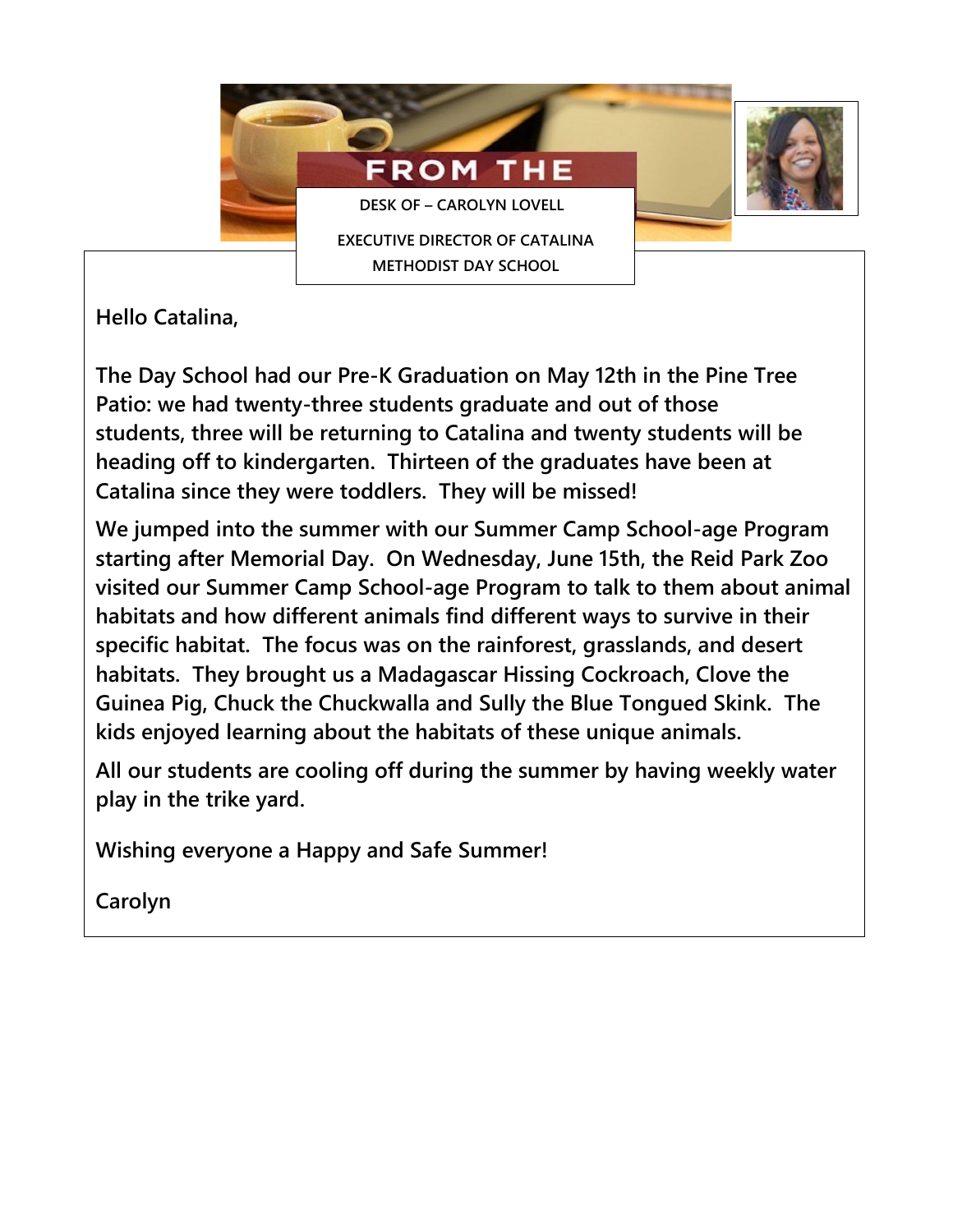| SUGGESTED SCRIPTURE READINGS June 26 - July 9, 2022 |                             |
|-----------------------------------------------------|-----------------------------|
| June 26 2 Kings 2:1-2, 6-14                         | <b>July 3 2 Kings 5:1-7</b> |
| June 27 Psalm 77:1-2, 11-20                         | July 4 2 Kings 5:8-14       |
| <b>June 28 Galatians 5:1,13-22</b>                  | July 5 Psalm 30             |
| June 29 Galatians 5:23-25                           | July 6 Galatians 6:1-6      |
| June 30 Luke 9:51-62                                | July 7 Galatians 6:7-16     |
| July 1 Favorite Old Testament passage               | July 8 Luke 10:1-11         |
| <b>July 2 Favorite Psalm</b>                        | July 9 Luke 10:16-20        |

## **PART OF THE ANNUAL CONFERENCE REPORT,**

**By Christina Dillabough, Dir. of Communications, Desert Southwest Conference**

**To read the whole report go to: [https://dscumc.org/blog/2022/06/16/2022-desert-southwest-annual](https://dscumc.org/blog/2022/06/16/2022-desert-southwest-annual-conference-report/)[conference-report/](https://dscumc.org/blog/2022/06/16/2022-desert-southwest-annual-conference-report/)**

**The 38th session of the Desert Southwest Annual Conference took place on June 10-11, 2022, as a hybrid event for the first time. In person attendees gathered at the Mesa Convention Center, and online voting participants gathered via Zoom. Some of the credit for the seamless transitions from online to in person speakers is due to the AV support from GNTV Media Ministry. The session theme was Thriving: From Languishing to Flourishing, with Deuteronomy 30:19 and John 10:10 as the guiding scriptures. The Clergy Session and Laity Session took place on June 8, 2022, via Zoom. The Laity Session included a guest speaker, Martha Lundgren, a United Methodist deaconess who responded to a call to provide faithful care to dying persons. Much of her work involves educating people about end-of-life issues, how to complete advance directive documents, and how to make dignified, meaningful, and affordable cremation, burial, funeral, and memorial arrangements. Her talk included guidance on overcoming stress and finding joy and God through it all. She said,**

*"What I've come to understand down to my core is that each of our breaths, our first breath, our last breath, and all the breaths in between, are of God's spirit. Each is sacred."*

**Bishop Grant J. Hagiya presided over the Annual Conference Session with grace and ease as the Annual Conference body heard reports, debated the various legislation items, and voted online and in person. The resolutions and legislation items are: <https://dscumc.org/blog/2022/06/16/2022-desert-southwest-annual-conference-report/>**

**We will hear from our Catalina delegates to Annual Conference, Mary Beth Butler and Scott Campbell, in <sup>a</sup> future newsletter.**